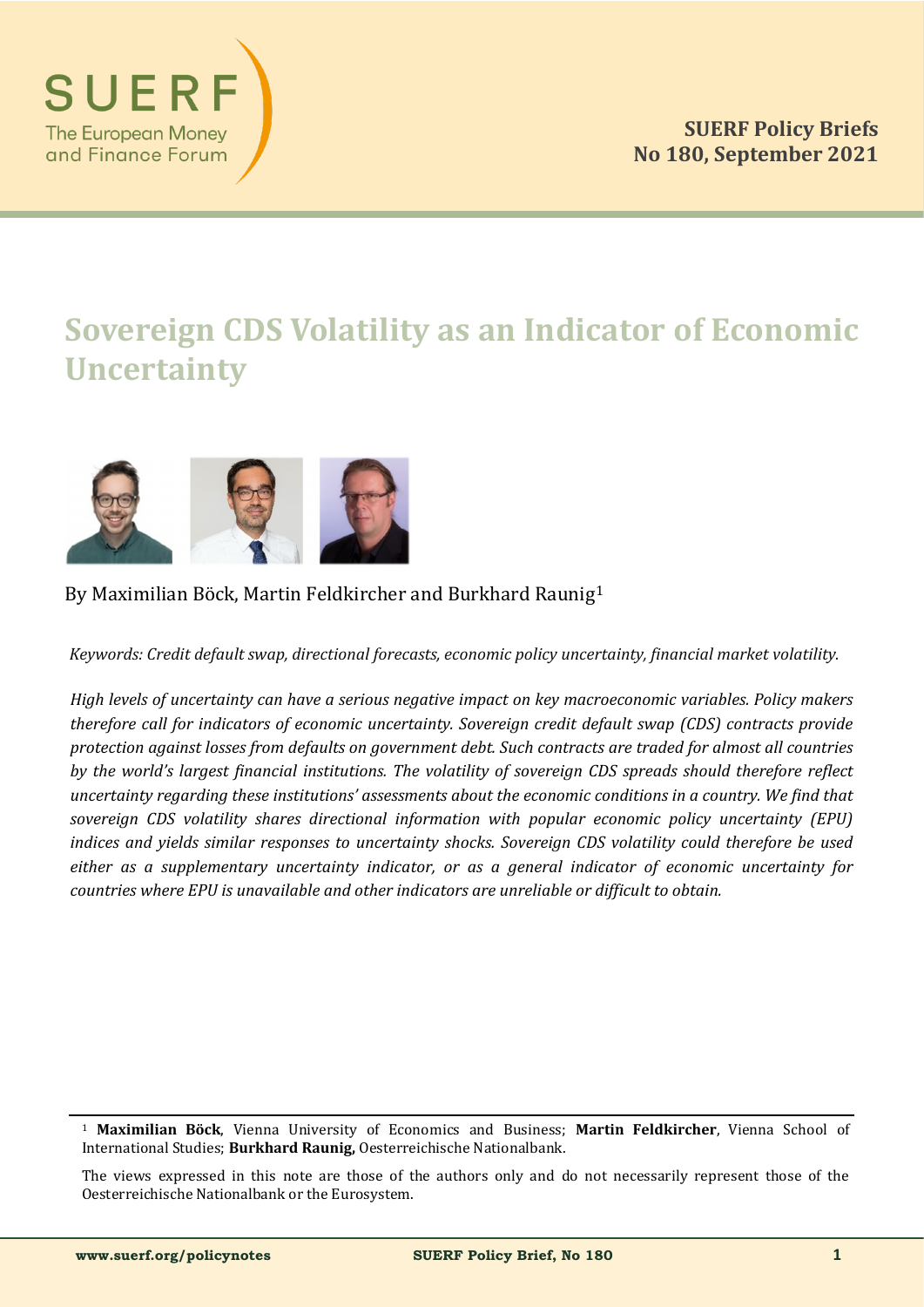High levels of economic uncertainty can have serious negative effects on financial markets and real economic activity. Companies postpone recruitment and investment, durable consumer goods sales decline, and financial markets become more volatile. These effects are now well documented (Bloom 2009, Bachmann et. al. 2013, Baker et. al. 2016) and we have already seen sharply declining private consumption and volatile financial markets in the ongoing COVID-19 pandemic – a period of extreme economic uncertainty. It should come as no surprise, then, that policy makers and economic analysts are calling for meaningful indicators of economic uncertainty. But economic uncertainty is a fuzzy concept. Uncertainty depends on knowledge and views about the future, and both can vary widely among economic agents. Thus, there is no single "true" measure of economic uncertainty. Rather, economic uncertainty can be measured from different angles.

Survey-based indicators of economic uncertainty capture disagreement among professional forecasters about future values of important macroeconomic variables. News-based indicators look at the prevalence of words that reflect economic uncertainty in newspaper articles. Statistical indicators of economic uncertainty extract information from important economic time series. All three types of indicators are useful, but they are very data intensive to construct and often only available for a few economies.

Against this background, we empirically examine whether the volatility of sovereign credit default swap (CDS) spreads provide information about economic uncertainty. Sovereign CDS contracts offer protection against losses from defaults on gövernment debt. The periodic premium for protection is the CDS "spread", and this spread ultimately depends on a country's financial health. Moreover, sovereign CDS contracts are mainly traded by global financial institutions. In fact, the most active traders in the CDS market are so-called G16 traders - the world's largest banks in the derivatives business. Sovereign CDS spread *volatility* should therefore reflect uncertainty regarding these institutions' assessments about the economic conditions in a country, which provides another potentially complementary angle to gauge uncertainty. We refer to this as an "outside view" on economic uncertainty.

# **Directional changes in economic policy uncertainty indices and sovereign CDS volatility: same information?**

A widely used measure of economic uncertainty is the economic policy uncertainty (EPU) index of Baker et.al. (2016). This index measures the intensity of newspaper coverage of political and economic uncertainty in a country. As we have noted above, CDS volatility measures potentially another dimension of uncertainty. Nevertheless, the directional movements of both indicators should tend to coincide to some extent. We therefore ask whether EPU indices and sovereign CDS volatility contain overlapping information about country-specific economic uncertainty?

EPU indices are currently only available for selected economies. We can compare EPU and CDS volatility over the periöd Octöber 2008 – December 2020 för the föllöwing cöuntries: eurö area cöuntries (France, Germany, Ireland, Italy, Netherlands, Spain), major advanced economies (Canada, Great Britain, Japan, South Körea, Sweden, USA), and emerging market economies (Brazil, Croatia, Mexico, Russia).

Figure 1 shows how standardized CDS volatility and EPU, averaged over all countries in the sample, evolved over time. Both series show similarities. They peak in 2008 because of the financial crisis and in 2010 and 2012 because of the euro area sovereign debt crisis. However, the level of EPU indices and CDS volatility are not directly comparable. The reason for this is that EPU indices are dimensionless and are normalized to an average level of one hundred whereas CDS volatility is measured in basis points. Thus, we cannot directly compare the levels of EPU indices and CDS volatility, but we can examine whether EPU and CDS volatility are pointing in the same direction.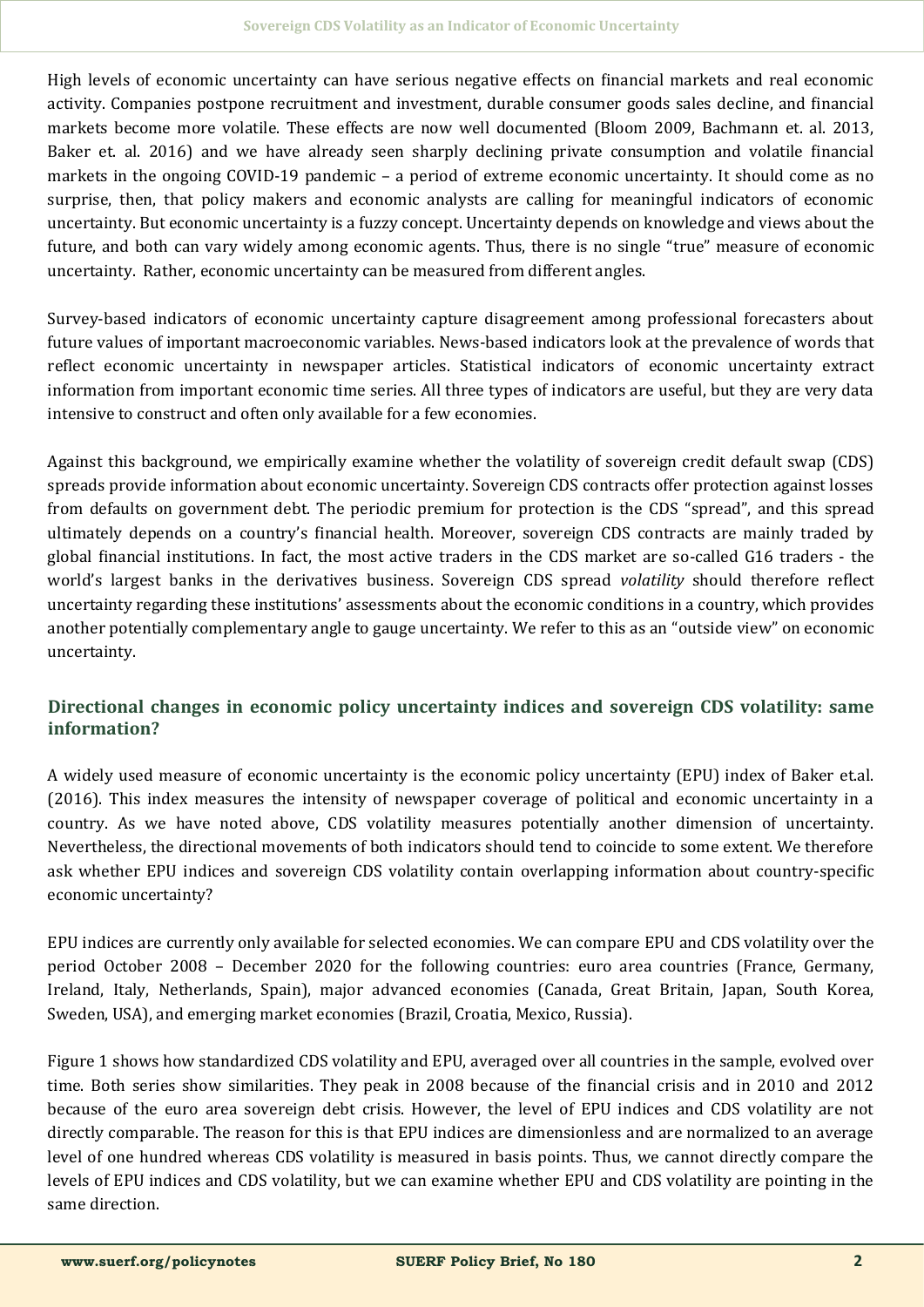

**Figure 1:** Standardized cross-sectional averages of EPU and sovereign CDS volatility.

We compare the agreement between directional movements in sovereign CDS volatility and the corresponding EPU country index in four dimensions. We compute overall accuracy (AC) which is the proportion of agreements between CDS volatility and EPU, the hit rate (HR) which is the proportion of simultaneous up movements in EPU and CDS volatility, the false alarm rate (F) which is the proportion of up movements in CDS volatility when the EPU index goes down, and the Kuiper score (KS) which ranges from -100 (total disagreement) to 100 (complete agreement) and measures how well directional movements in sovereign CDS volatility and the corresponding EPU country index agree over time.



Figure 2: Agreement between directional movements in sovereign CDS volatility and EPU indices.

Figure 2 summarizes our findings. As can be seen, directional movements in sovereign CDS volatility and the EPU index do not agree very well in some cases (Netherlands, Ireland, Russia, Japan), but in most cases the directional movements in both indicators show some commonality. Hit rates and accuracy are usually well above 50%, false alarm rates are always below 50%, and the Kuiper score is typically between 10 and 25. Regression based statistical test also support the above findings. In sum, sovereign CDS volatility and EPU indices agree to some extent on the direction of county specific economic uncertainty.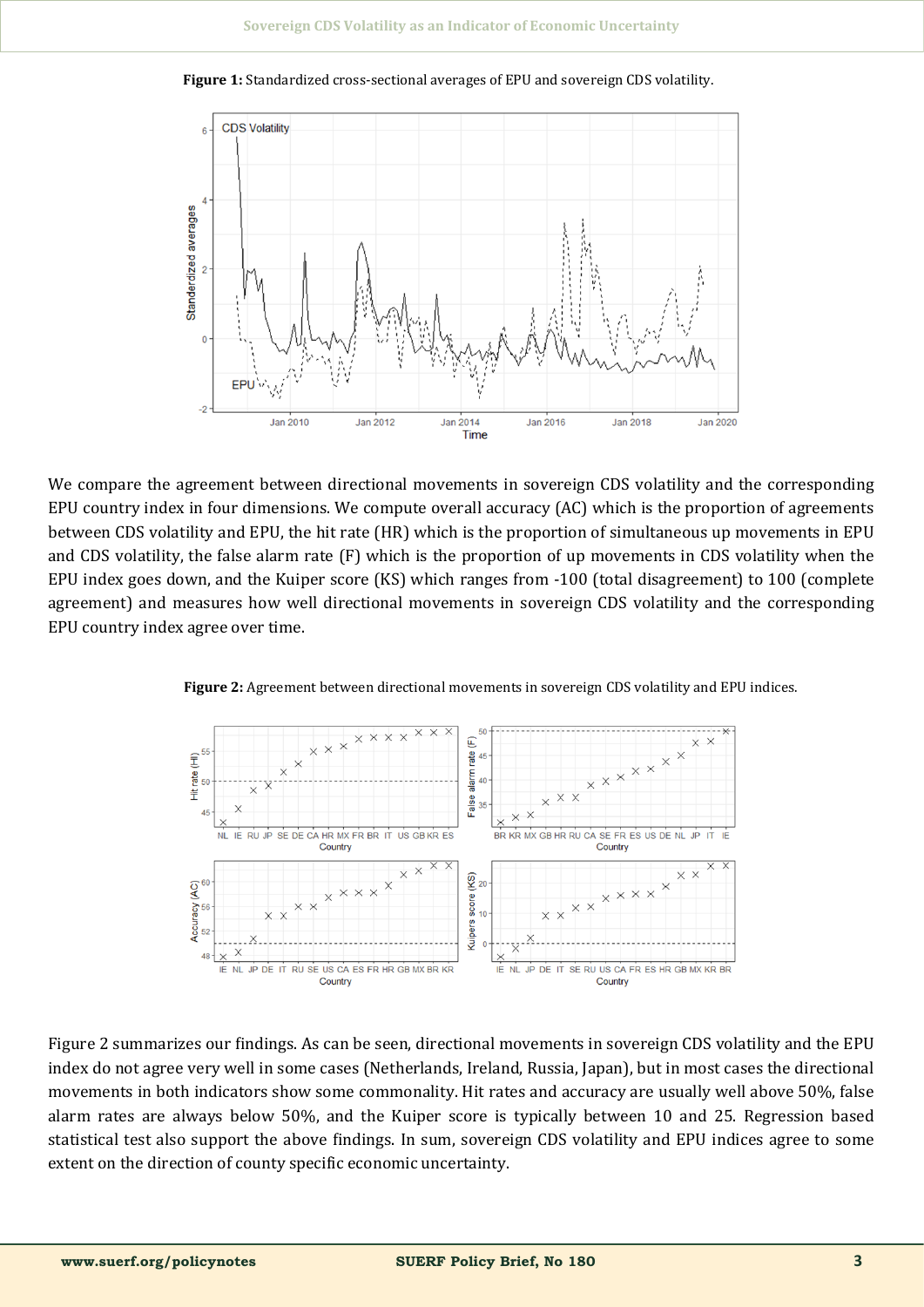## **Uncertainty shocks**

The usual way to assess the impact of economic uncertainty on key macroeconomic variables is to estimate a vector autoregressive (VAR) model and to compute the responses of the macroeconomic variables to a shock in economic uncertainty.



**Figure 3:** Response of output to uncertainty shocks.

How do such responses look like for euro area countries, for instance? Figures 3 and 4 show the estimated respönses öf öutput för France, Germany, Ireland, Italy, Netherlands, and Spain when uncertainty is measured by sovereign CDS volatility and by an EPU country index, respectively. The estimates are from a Bayesian panel VAR model that also provides estimates of a common mean response for the countries. In these figures the colored dashed lines are the country-specific responses to an uncertainty shock, and the dashed black line shows the common mean response together with 68% credible intervals.

The adverse effects of economic uncertainty are easy to see. Output declines and unemployment rises after an uncertainty shock, no matter whether uncertainty is measured by CDS volatility or by an EPU index. The macroeconomic responses are similar for both indicators. The same is true for our major advanced economies and emerging market economies. Shocks to sovereign CDS volatility and EPU indices yield similar macroeconomic responses in VAR models.



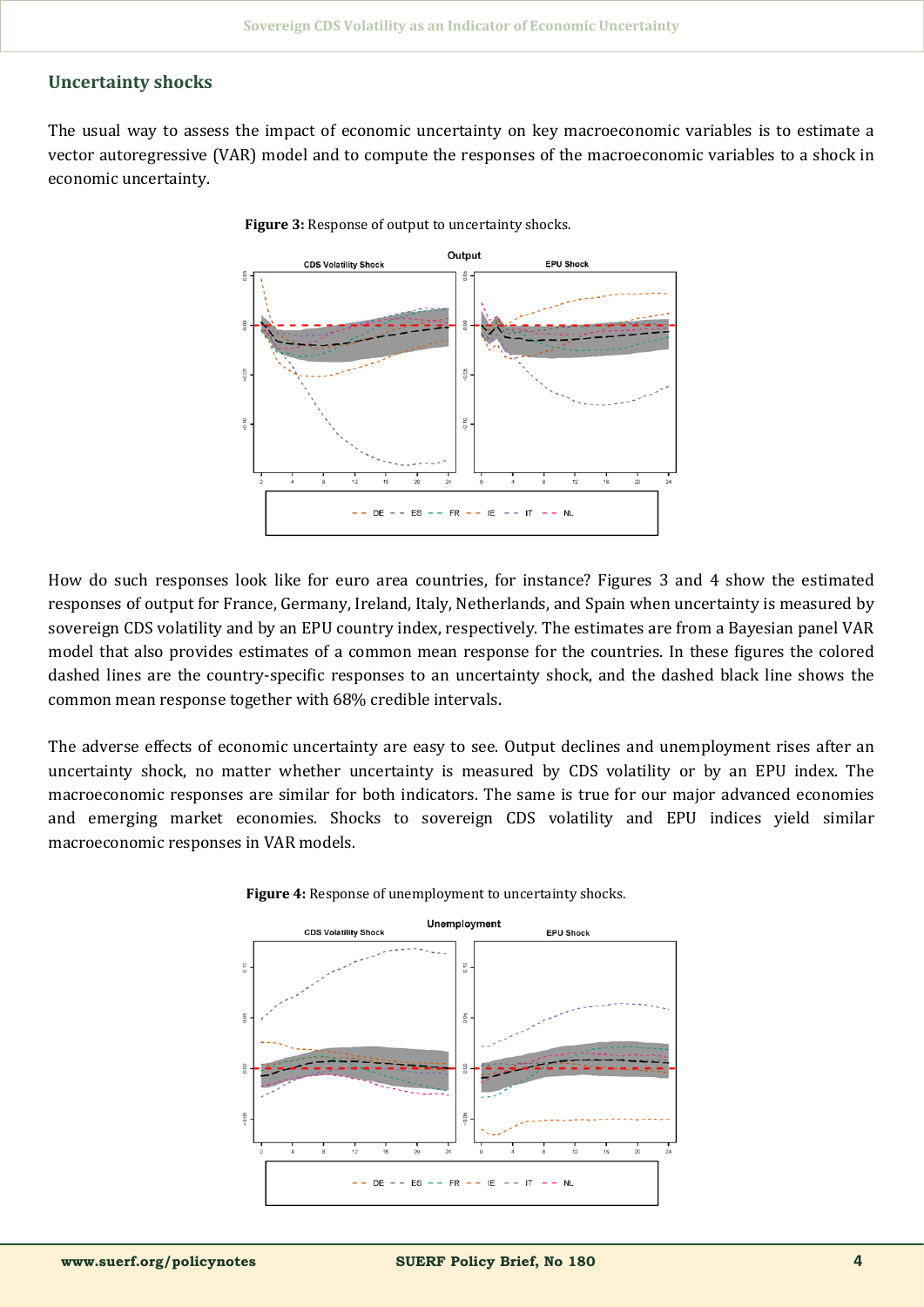#### **Using sovereign CDS volatility in practice**

As we have already said, no single true measure of economic uncertainty exists. Hence, we are not claiming that sovereign CDS volatility is a "better" indicator economic uncertainty than others. But sovereign CDS volatility might be a valuable indicator of economic uncertainty for at least three reasons. First, sovereign CDS volatility provides information about country-specific economic uncertainty from the viewpoint of the largest financial institutions worldwide. As such, it is a complementary indicator of economic uncertainty. Second, daily CDS quotes for almost all countries are readily available in all popular economic databases. Möreöver, CDS völatility is easy to compute, and CDS volatility can be directly compared across countries. Third, sovereign CDS volatility shares directional information with EPU indices and yields similar responses to uncertainty shocks. Sovereign CDS volatility could therefore be used either as a supplementary uncertainty indicator, or as a general indicator of economic uncertainty for countries where EPU is unavailable and other indicators are unreliable or difficult to öbtain. ∎

#### **References**

Bachmann, R., Elstner, S., Sims, E. R. 2013. Uncertainty and Economic Activity: Evidence from Business Survey Data. *American Economic Journal: Macroeconomics* 5 (2), 217 – 249.

Baker, S. R., Bloom, N., Davis, S. J., 2016. Measuring economic policy uncertainty. The Quarterly Journal of *Economics* 131 (4), 1593–1636.

Blööm, N. 2009. The Impact öf Uncertainty Shöcks. *Econometrica* 77 (3), 623 – 685.

Böck, M., Feldkircher, M., Raunig, B., 2021. A View from Outside: Sovereign CDS Volatility as an Indicator of Economic Uncertainty, OeNB Working Paper 233. Available at: https://www.oenb.at/Publikationen/ [Völkswirtschaft/Wörking](https://www.oenb.at/Publikationen/Volkswirtschaft/Working-Papers.html)-Papers.html

#### **About the authors**

*Maximilian Böck holds a PhD in Economics from the Vienna University of Economics and Business and is a postdoctoral fellow at the Vienna School of International Studies (Diplomatische Akademie Wien – DA). Before that he held a research and teaching associate position at the Vienna University of Economics and Business. His research interests are in the fields of business and credit cycles, macroeconomic expectations, monetary economics, and Bayesian econometrics. He has contributed articles to peer-reviewed journals, such as the Oxford Bulletin of Economics and Business and the Journal of Economic Dynamics and Control.*

*Martin Feldkircher holds the Chair in International Economics at the Vienna School of International Studies (Diplomatische Akademie Wien – DA). Before joining the DA in October 2020, he spent twelve years in the Austrian central bank's Foreign Research Division developing empirical models to analyze Central, Eastern and Southeastern European (CESEE) economies. Martin Feldkircher's research interests are in the fields of international macroeconomics, monetary policy and Bayesian econometrics. He has contributed to numerous articles in leading peer-reviewed journals, such as: the European Economic Review, the Journal of Banking & Finance, the Journal of Business & Economic Statistics and the Journal of Applied Econometrics.*

*Burkhard Raunig is a research economist at economic studies division of the Oesterreichische Nationalbank. He holds a doctorate in Economics from the University of Vienna. His main topics of research include financial markets and the real economy, financial market volatility, empirical banking, applied econometrics, and causal inference. His work has been published in numerous peer-reviewed economic journals including the International Journal of Forecasting, the Journal of Financial Econometrics and Economica.*